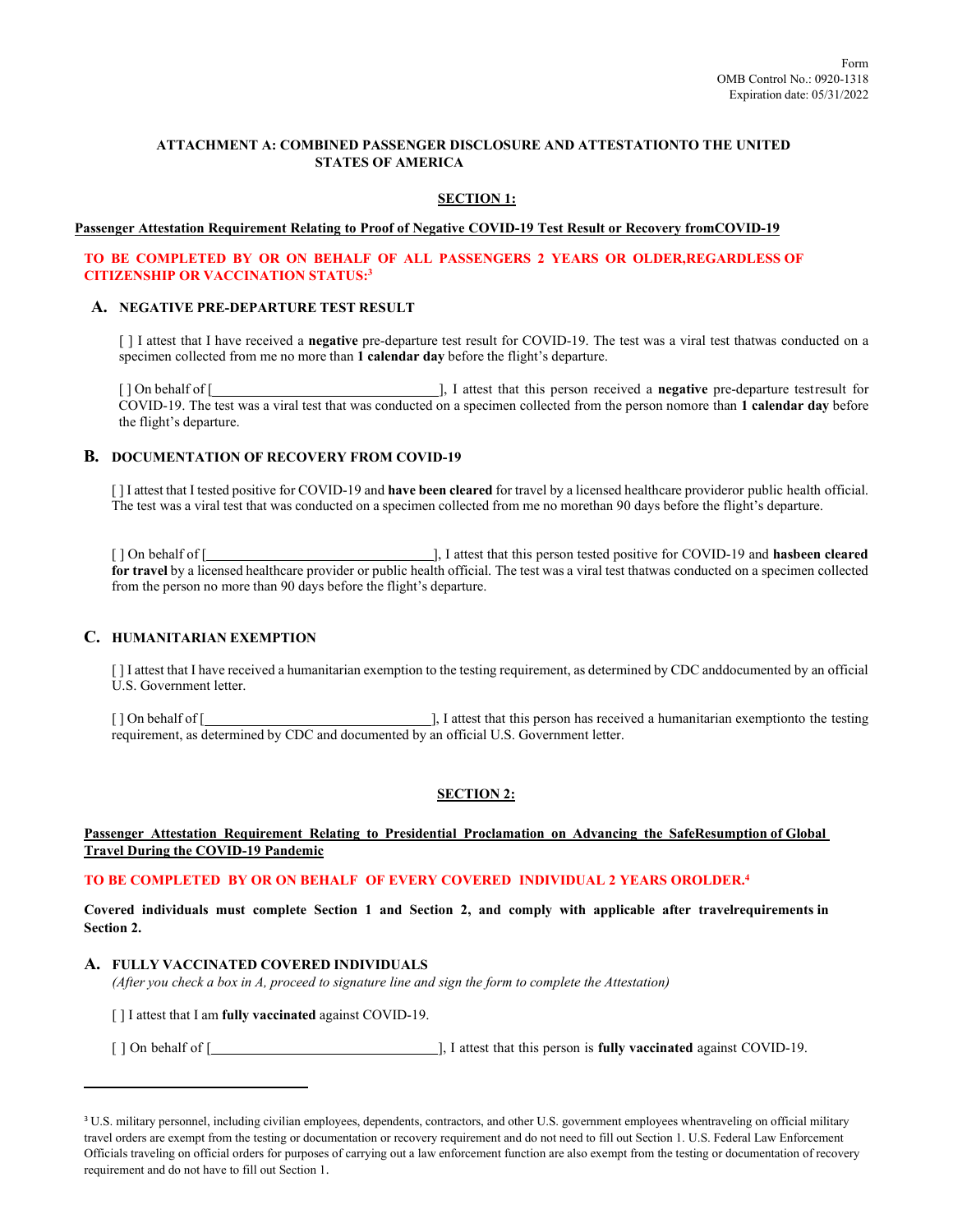## **B. NOT FULLY VACCINATED COVERED INDIVIDUALS**

[ ] I am a Covered Individual who is not fully vaccinated and attest that I am **excepted** from the requirement topresent *Proof of Being Fully Vaccinated Against COVID-19* based on one of the following *(check only one box,as applicable)*:

- □ Diplomatic and Official Foreign Government Travel (*proceed to and complete C only and then sign the form to complete the Attestation*).
- □ Child 2 to 17 years of age (*proceed to and complete D only and then sign the form or have a legal representative sign on this person's behalf to complete the Attestation)*.
- □ Participant in certain COVID-19 vaccine trials as determined by CDC (*proceed to and complete D only and then sign the form to complete the Attestation)*.
- □ Medical contraindication to an accepted COVID-19 vaccine as determined by CDC (*proceed to and complete E only and then sign the form to complete the Attestation)*.
- □ Humanitarian or emergency exception as determined by CDC and documented by an official U.S. Government letter (*proceed to and complete F only and then sign the form to complete the Attestation).*
- □ Valid nonimmigrant visa holder (excluding B-1 or B-2 visas) and citizen of a *Foreign Country with Limited COVID-19 Vaccine Availability* as determined by CDC (*proceed to and complete F only and then sign the form to complete the Attestation).*
- □ Member of the U.S. Armed Forces or spouse or child (under 18 years of age) of a member of the U.S.Armed Forces (*proceed to signature line only and sign the form to complete the Attestation*).
- □ Sea crew member traveling pursuant to a C-1 and D nonimmigrant visa (*proceed to and complete Fonly and then sign the form to complete the Attestation*)*.*
- $\square$  Person whose entry is in the U.S. national interest as determined by the Secretary of State, the Secretary of Transportation, the Secretary of Homeland Security, or their designees (*proceed to and complete Gonly and then sign the form to complete the Attestation).*

[ ] On behalf of [ ], I attest that this person is **excepted** from the requirement topresent *Proof of Being Fully Vaccinated Against COVID-19* based on one of the following *(check only one box,as applicable)*:

- □ Diplomatic and Official Foreign Government Travel (*proceed to and complete C only and then sign the form to complete the Attestation*).
- □ Child 2 to 17 years of age (*proceed to and complete D only and then sign the form or have a legal representative sign on this person's behalf to complete the Attestation)*.
- □ Participant in certain COVID-19 vaccine trials as determined by CDC (*proceed to and complete D only and then sign the form to complete the Attestation)*.
- □ Medical contraindication to an accepted COVID-19 vaccine as determined by CDC (*proceed to and complete E only and then sign the form to complete the Attestation)*.
- □ Humanitarian or emergency exception as determined by CDC and documented by an official U.S. Government letter (*proceed to and complete F only and then sign the form to complete the Attestation).*
- □ Valid nonimmigrant visa holder (excluding B-1 or B-2 visas) and citizen of a *Foreign Country with Limited COVID-19 Vaccine Availability* as determined by CDC (*proceed to and complete F only and then sign the form to complete the Attestation).*
- □ Member of the U.S. Armed Forces or spouse or child (under 18 years of age) of a member of the U.S.Armed Forces (*proceed to signature line only and sign the form to complete the Attestation*).
- □ Sea crew member traveling pursuant to a C-1 and D nonimmigrant visa (*proceed to and complete Fonly and then sign the form to complete the Attestation).*
- □ Person whose entry is in the U.S. national interest as determined by the Secretary of State, the Secretary of Transportation, the Secretary of Homeland Security, or their designees (*proceed to and complete Gonly and then sign the form to complete the Attestation).*

# **C. EXCEPTION: Diplomat and Official Foreign Government Travel**

[ ] I am **excepted** from the requirement to present *Proof of Being Fully Vaccinated Against COVID-19* and havemade the following arrangements (*must check all boxes in C and then proceed to sign Attestation*).

- $\Box$  To be tested with a COVID-19 viral test 3-5 days after arriving in the United States, unless I have documentation of having recovered from COVID-19 in the past 90 days;
- $\Box$  To self-quarantine for a full 7 calendar days, even if the test result to my post-arrival viral test is negative, except during periods when my attendance is required to carry out the purposes of the diplomatic or official foreign government travel (e.g., to attend official meetings or events), unless I have documentation of having recovered from COVID-19 in the past 90 days.
- $\Box$  To self-isolate if the result of the post-arrival viral test is positive or if I develop COVID-19 symptoms.

<span id="page-1-0"></span><sup>4</sup> This means any passenger covered by the Presidential Proclamation and CDC's implementing Order: a noncitizen (other than a U.S. lawful permanent resident or U.S. national) who is a nonimmigrant seeking to enter the United States by air travel. This term does not apply to crew members of airlines or other aircraft operators if such crewmembers and operators adhere to all industry standard protocols for the prevention of COVID-19, as set forth in relevant guidance for crewmemberhealth issued by the CDC or by the Federal Aviation Administration in coordination with the CDC.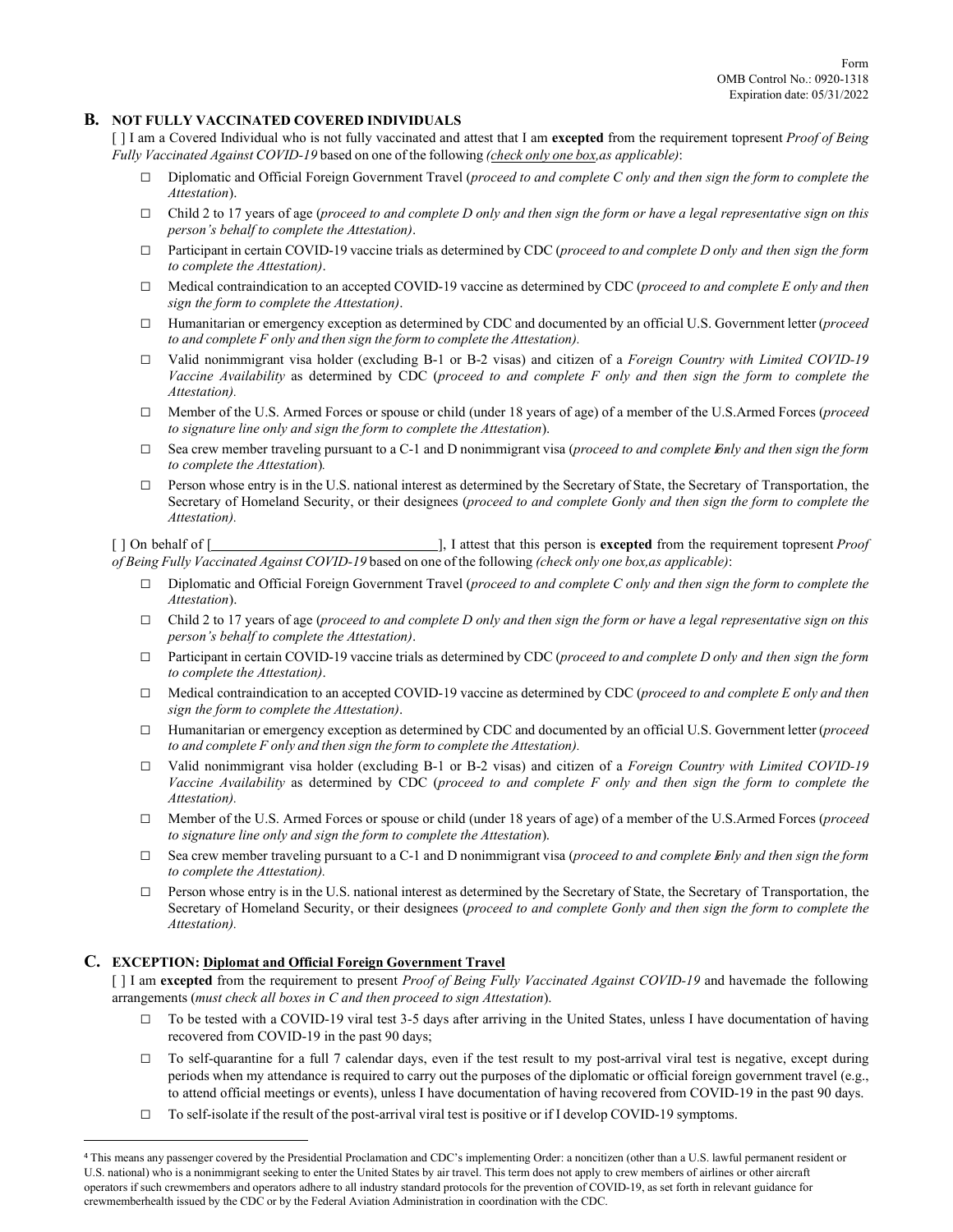[ ] On behalf of [ ], I attest that such person is **excepted** from the requirement topresent *Proof of Being Fully Vaccinated Against COVID-19* and has made or has had the following arrangements made on their behalf (*must check all boxes in C and then proceed to sign Attestation*).

- $\Box$  To be tested with a COVID-19 viral test 3-5 days after arriving in the United States, unless this person has documentation of having recovered from COVID-19 in the past 90 days;
- $\Box$  To self-quarantine for a full 7 calendar days, even if the test result to this person's post-arrival viral test is negative, except during periods when this person's attendance is required to carry out the purposes of the diplomatic or official foreign government travel (e.g., to attend official meetings or events), unless this person has documentation of having recovered from COVID-19 in the past 90 days.
- $\Box$  To self-isolate if the result of the post-arrival viral test is positive or if this person develops COVID-19 symptoms.

# **D. EXCEPTIONS:**

- **Child 2 to 17 years of age**
- **Participant in certain COVID-19 vaccine trials as determined by CDC**

[ ] I attest that I am **excepted** from the requirement to present *Proof of Being Fully Vaccinated Against COVID-19* and have made the following arrangements (*must check all boxes in D and then proceed to sign Attestation*).

- □ To be tested with a COVID-19 viral test 3-5 days after arriving in the United States, unless I havedocumentation of having recovered from COVID-19 in the past 90 days;
- $\Box$  To self-isolate if the result of the post-arrival viral test is positive or if I develop COVID-19 symptoms.

[ ] On behalf of [ ], I attest that such person is **excepted** from the requirement topresent *Proof of Being Fully Vaccinated Against COVID-19* and has made or has had the following arrangements made on their behalf (*must check all boxes in D and then proceed to sign Attestation*).

- $\Box$  To be tested with a COVID-19 viral test 3-5 days after arriving in the United States, unless this person has documentation of having recovered from COVID-19 in the past 90 days;
- $\Box$  To self-isolate if the result of the post-arrival viral test is positive or if this person develops COVID-19 symptoms.

# **E. EXCEPTION: Medical contraindication to an accepted COVID-19 vaccine as determined by CDC**

[ ] I attest that I am **excepted** from the requirement to present *Proof of Being Fully Vaccinated Against COVID-19* and have made the following arrangements (*must check all boxes in E and then proceed to sign Attestation*).

- □ To be tested with a COVID-19 viral test 3-5 days after arriving in the United States, unless I havedocumentation of having recovered from COVID-19 in the past 90 days;
- $\Box$  To self-quarantine for a full 7 calendar days, even if the test result to my post-arrival viral test isnegative, unless I have documentation of having recovered from COVID-19 in the past 90 days.
- $\Box$  To self-isolate if the result of the post-arrival viral test is positive or if I develop COVID-19 symptoms.

[ ] On behalf of [ ], I attest that such person is **excepted** from the requirement topresent *Proof of Being Fully Vaccinated Against COVID-19* and has made or has had the following arrangements made on their behalf (*must check all boxes in E and then proceed to sign Attestation*).

- $\Box$  To be tested with a COVID-19 viral test 3-5 days after arriving in the United States, unless this personhas documentation of having recovered from COVID-19 in the past 90 days;
- $\Box$  To self-quarantine for a full 7 calendar days, even if the test result to this person's post-arrival viral test is negative, unless this person has documentation of having recovered from COVID-19 in the past90 days.
- $\Box$  To self-isolate if the result of the post-arrival viral test is positive or if this person develops COVID-19symptoms.

# **F. EXCEPTIONS:**

- **Humanitarian or emergency exception as determined by CDC;** or
- **Valid nonimmigrant visa holder (excluding B-1 or B-2 visas) and citizen of a Foreign Countrywith Limited COVID-19 Vaccine Availability as determined by CDC;** or
- **Sea crew member traveling pursuant to a C-1 and D nonimmigrant visa**

[ ] I attest that I am **excepted** from the requirement to present *Proof of Being Fully Vaccinated Against COVID-19* and have made the following arrangements (*must check all boxes in F and then proceed to sign Attestation*).